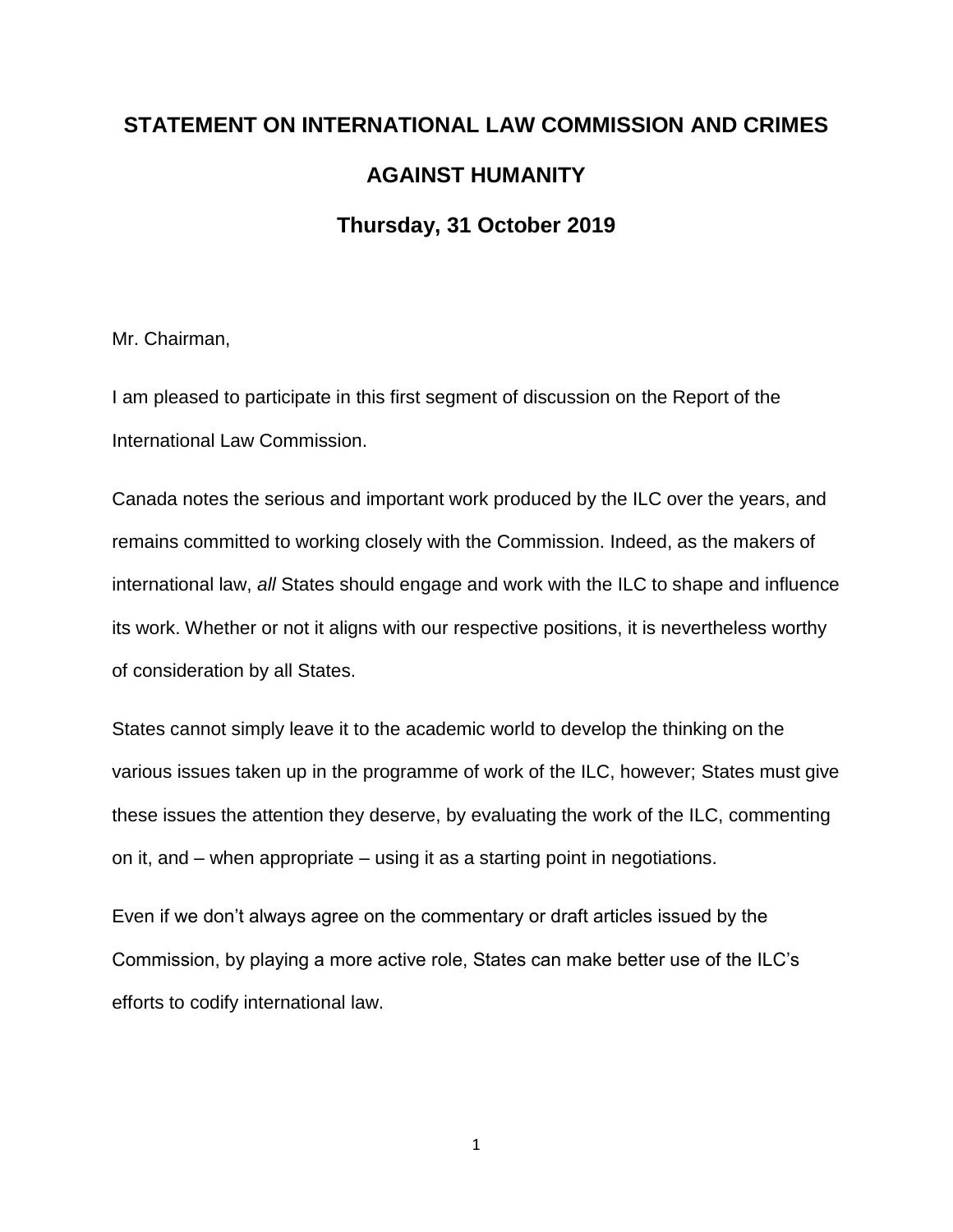Mr. Chairman,

I would also like to take this opportunity to once again encourage the Commission to consider the utility of producing a variety of outcomes other than draft articles in the topics that it addresses. A range of outcomes, such as the production of guidelines and principles, will provide States with the fullest set of options and the broadest opportunity to take full advantage of the expertise of the Commission.

## Mr. Chairman,

Turning to the specific content of the Report, I would like to address briefly the draft articles on the Proposed Convention on Crimes Against Humanity. Canada welcomes the Commission's work on this topic, and appreciates the leadership demonstrated by Special Rapporteur Sean Murphy.

We note that this topic has been on the Commission's agenda for many years now, and that States have been engaged in several different rounds of consultation on the topic.

After the Special Rapporteur's third report, containing the first reading of the draft articles, Canada submitted comments to the ILC in November 2018. These comments served to highlight Canada's concerns with the definition of "gender" in the first version of the draft Convention. The definition stated that "For the purpose of the present draft articles, it is understood that the term 'gender' refers to the two sexes, male and female, within the context of society. The term 'gender' does not indicate any meaning different from the above."

2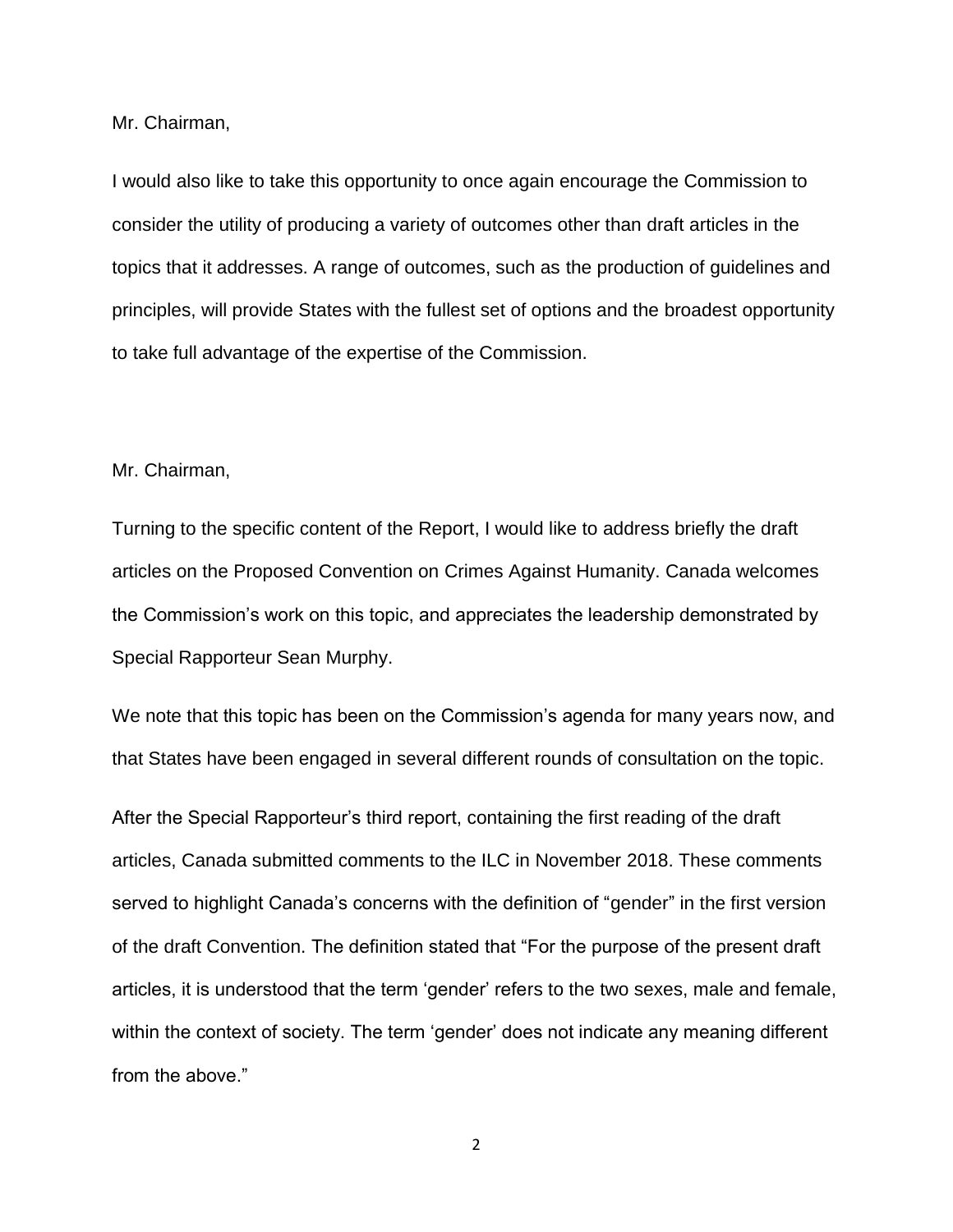While we acknowledged that the definition was taken directly from the Rome Statute, we also noted that the international community's understanding of what constitutes "gender" has evolved since then. While the term "sex" is used to refer to biological attributes, "gender" is now more expansively used in recognition of the variety of gender identities and expressions – man or woman, both or neither – , which may or may not align with the gender typically or socially associated with a person's sex. We were thus pleased to see the definition removed in the second version of the draft articles.

## Mr. Chairman,

As noted in our previous written submission, the Convention raises a number of other issues that would require more detailed consideration from the Government of Canada should the decision be taken to move forward with the negotiation of a Convention on Crimes Against Humanity.

Some of these issues stem from the same overarching concern with the treatment of gender. For instance, the current definition of "forced pregnancy" would need to be reexamined to ensure that transgender persons are included within the definition. In addition, Canada would view negotiations of a convention as an opportunity to clarify the definition of "sexual violence" to reflect recent discussions within the international community.

3